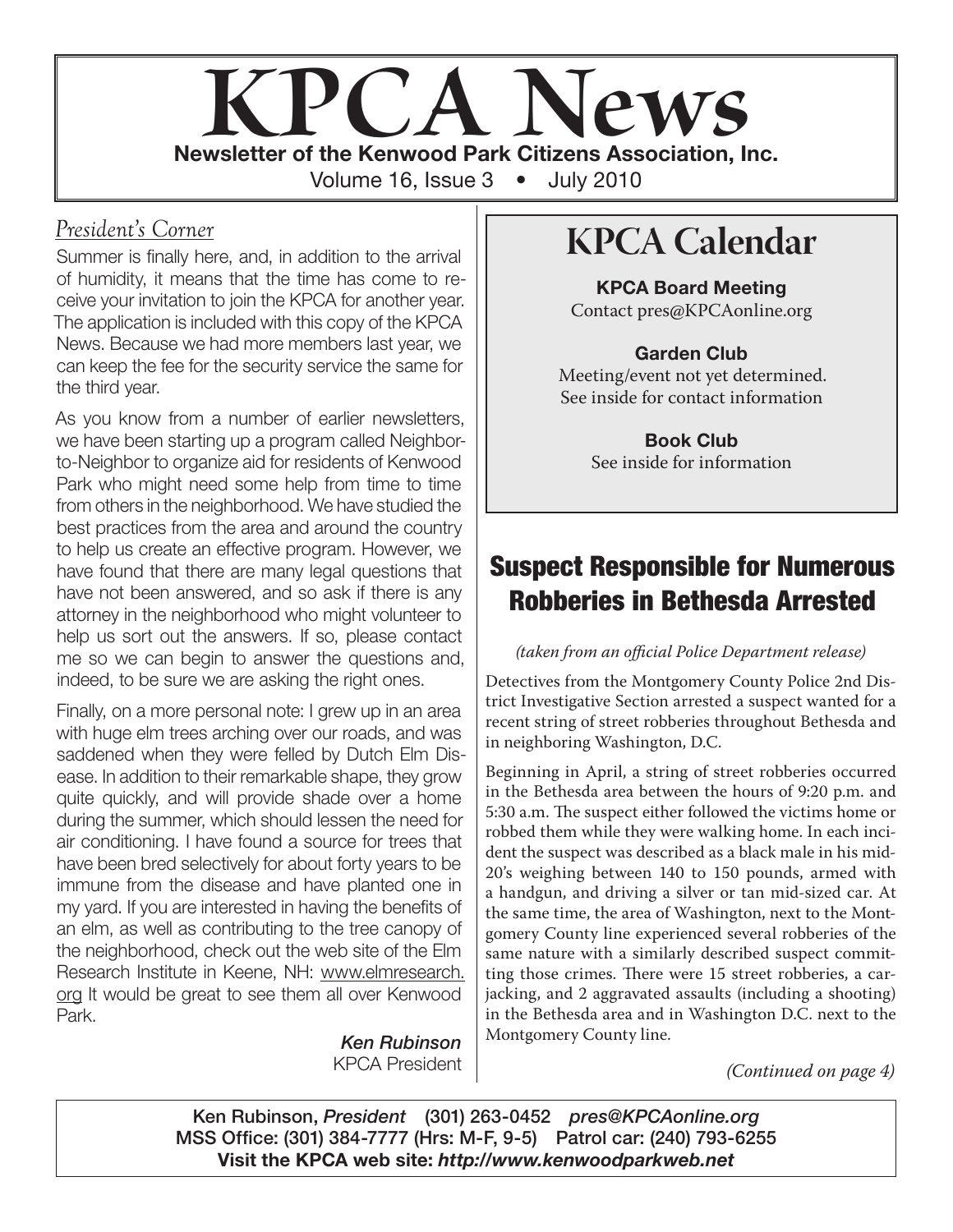## *The Real Estate Corner* **The Market Continues to be Strong**

Homes in the greater Washington area sold quickly this spring, due in large part to the First Time Home Buyers' Credit. Contracts for homes priced no more than \$800,000 had to be ratified by April 30th and go to closing by June 30th for purchasers to qualify. This helped homeowners with lower priced properties sell so that they could then move up. So all price ranges benefitted from this credit. Although the market continues to be strong, there has been something of a slow down since the credit's demise. Homes are continuing to sell however, albeit slightly more slowly and at prices still in concert with the earlier market.

Mortgage rates are still extremely low. Last week a 30 year fixed rate for a mortgage up to \$729,750 was at 4.625 with no points and lower if below \$417,000. Over \$729,750 it was 5.375 with no points. Jumbo money is more readily available as well. Prices are also low, although in the Metro area they are 4.9% higher than they were first quarter of last year. In 20817, for the month of May, the average sales price was up 11.39% from this time last year. The median sales price was up 3.12%. And the average sales price as a percentage of the average list  $\frac{8}{9}$ price was 95.46% as opposed to 86.64% last year.

Currently (as of 6/30) in Kenwood Park there is one home on the market for \$849,000. It has been active for 27 days. Seven homes are under contract, listed between \$854,900 and \$1,100,000 with median days on market of 35. Six homes have gone to settlement, with sold prices from \$850,000 to \$1,049,000 with median days on the market at 7.

All in all, the market here looks like it has a strong footing. Both buyers and sellers seem to be satisfied with the balance. Kenwood Park remains strong and desirable. And we welcome all of our new neighbors!

> *Contributed by Linda Chaletzky lchaletzky@eversco.com*

888888888888888 \*Statistics are taken from the Metropolitan Regional Information System for three areas: Washington, D.C., Montgomery County, Maryland, and Fairfax County, Arlington, Alexandria, and Falls Church in Virginia.

#### **Our Web Site**

Please join our new website: www.kenwoodparkweb.net. Upon arriving there you will observe a site serving all of Montgomery County, providing a large variety of business and community services. Our local neighborhood site can be accessed by clicking on "My Community." If you are using the site for the first time click on "Register" and follow the directions. The only essential information we need is your name and either address or phone number. Our webmaster can then follow up and ascertain whether or not you are a Kenwood Park resident. We are restricting the Kenwood Park part of the web site to Kenwood Park residents.

You can elect whether or not to join a community listserv, which is a list of e-mail addresses enabling you to send or receive emails to or from other members of the list. On the other hand, you do not have to submit an email address.

We will be increasingly using the web site to announce community events and describe issues of community interest. Back issues of the newsletter will be placed in the site. The site will be especially useful to communicate matters of community interest more rapidly than the newsletter can.

If you are perplexed or uncertain about some aspects of the registration, please feel free to query our President, Ken Rubinson at pres@KPCAonline.org.

### **Request from Editor for Information**

From time to time Board members are told by residents that they are not receiving the KPCA Newsletter. The Board does not know how widespread this problem is. Normally the Newsletter letter is sent by bulk rate. This edition is being sent first class and should reach all residents. If anyone has not been receiving the Newsletter the editor would appreciate being advised. Please email NEWS@KPCAonline,org or call (301) 320-2837.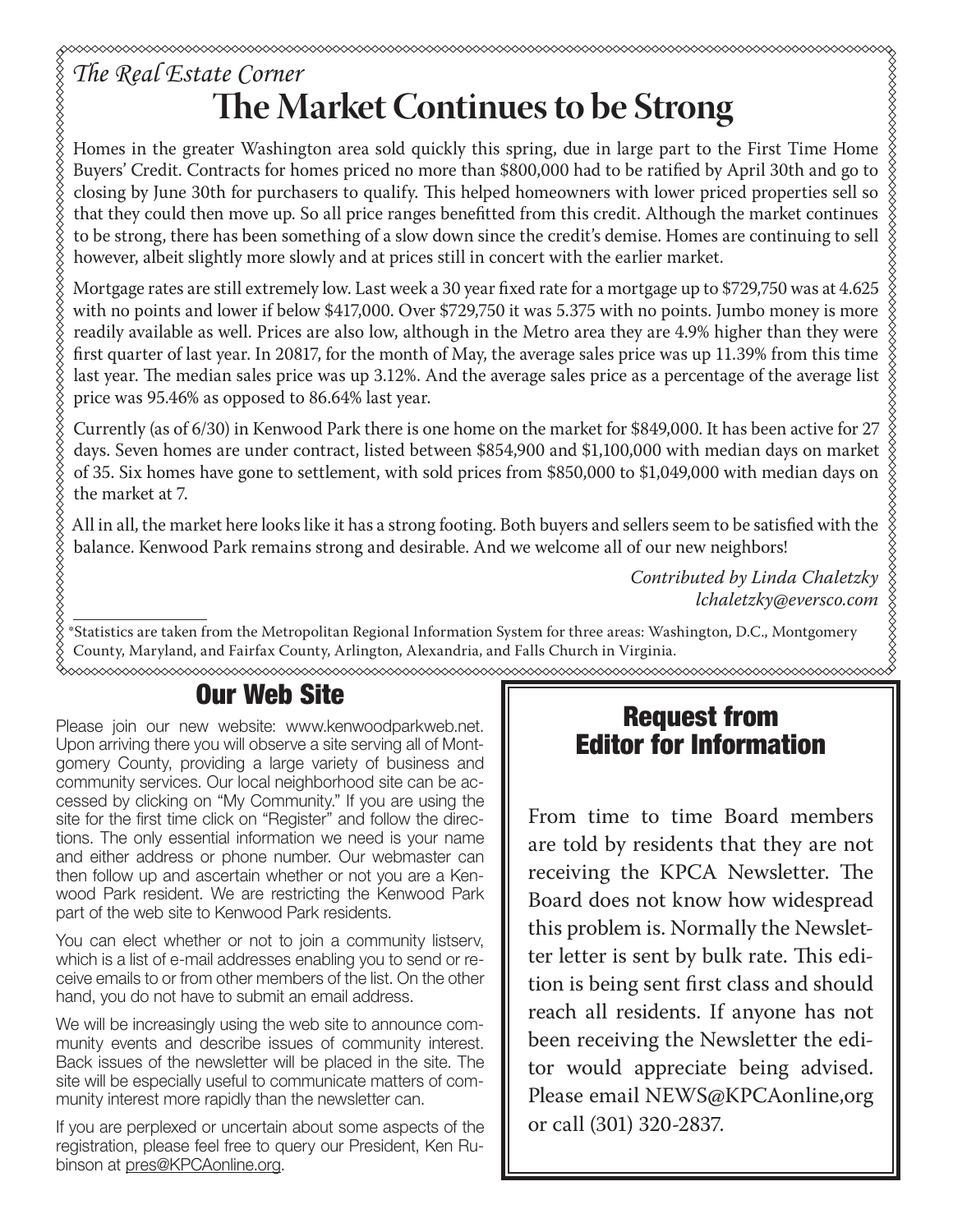## **Crime Reports Online**

County residents can now track crime reports online, using www.crimereports.com. Small icons representing types of crime appear on a Google map. Users can set the parameters for a search, including a specific time period.

Crime reports are automatically uploaded to the site daily. Each incident identified on the site will have a report number that residents can use to obtain the actual police report at a station.

A County Police spokesperson informed us that another website, www.Connectedcommunities.us, is a very good source of crime statistics. This site focuses entirely on Montgomery County.



Contact sjgust@msn.com for more information.

### **Request for Vacation Coverage from the Security Service**

The security service operates through the evening, night and morning.

If you want to make a specific request for vacation coverage or other specific service, call M-F between 9 AM and 5 PM before you leave town. Phone **301-384-7777**. A phone number of a local contact with a spare key is most helpful.

For an **evening emergency call 240-793-6255** (the patrol car). If there is any problem getting in contact immediately, call 301-384-7777 and ask for the supervisor of the Kenwood Park patrol service.

This service is available to members of KPCA. Nonmembers can easily sign up by contacting Ken Rubinson by phone or email, pres@KPCAonline.org.

# **Neighborhood Services Available**

#### **Baby Sitters**

| Jill Sorcher (Certified)                  | (301) 229-2328 |  |  |  |
|-------------------------------------------|----------------|--|--|--|
| J. Peyser (Certified)                     | (301) 320-2558 |  |  |  |
| J. Flaherty                               | (301) 229-2602 |  |  |  |
| C. Goldman                                | (301) 320-1582 |  |  |  |
| Michelle Dressner                         | (301) 652-5453 |  |  |  |
| Kendall Eisenberg                         | (301) 263-9169 |  |  |  |
| (and odd jobs, mother's helper)           |                |  |  |  |
| Leigh Fishman                             | (301) 229-3650 |  |  |  |
| Alexandra (Allie) Fishman                 | (301) 437-1025 |  |  |  |
| (certified sitter and first aid provider) |                |  |  |  |
| Olivia Barber                             | (301) 760-7535 |  |  |  |
| Anna Moulton                              | (301) 229-1661 |  |  |  |
| (pet sitter, dog walker)                  |                |  |  |  |
| Katie Choppin (certified)                 | (301) 229-9139 |  |  |  |
| Anne Charpentier (certified)              | (301) 320-4310 |  |  |  |

#### **Leaf Rakers, Snowshovelers, Odd Jobs**

| 8 - - I I 8 - - 8 I I - 8 - FR -                         |                |  |  |  |
|----------------------------------------------------------|----------------|--|--|--|
| (apamberpower@gmail.com (loving and reliable dog walker) |                |  |  |  |
| ∎ Amber White                                            | (301) 588-6474 |  |  |  |
| " Shafi Noss                                             | (301) 325-8360 |  |  |  |
| Chris John (mowing)                                      | (301) 229-2648 |  |  |  |
|                                                          |                |  |  |  |

#### **GET LISTED HERE FREE:**

Leave name and phone number with Editor, Edward Elson, at (301) 320-2837 or email news@kpcaonline.org

## **The Garden Club**

The Garden Club Co-Chairs, Michael Berg and Carol Logun welcome ideas for projects and events, and volunteers.

Contact Michael Berg at mdberg@verizon.net, or Carol Logun at jclogun@earthlink.net.

# **Bridge**

Interested in playing bridge or starting a bridge club in Kenwood Park? Please call KP residents Gloria Fitchett at (301) 229-8480 or Christina Lobo at (301) 229-3490. This is just to start the ball rolling, we could start playing in the Fall

# **Our "Stats."**

We presently have 252 residents subscribing to the security service and 41 social memberships. This newsletter goes to 640 homes in Kenwood Park.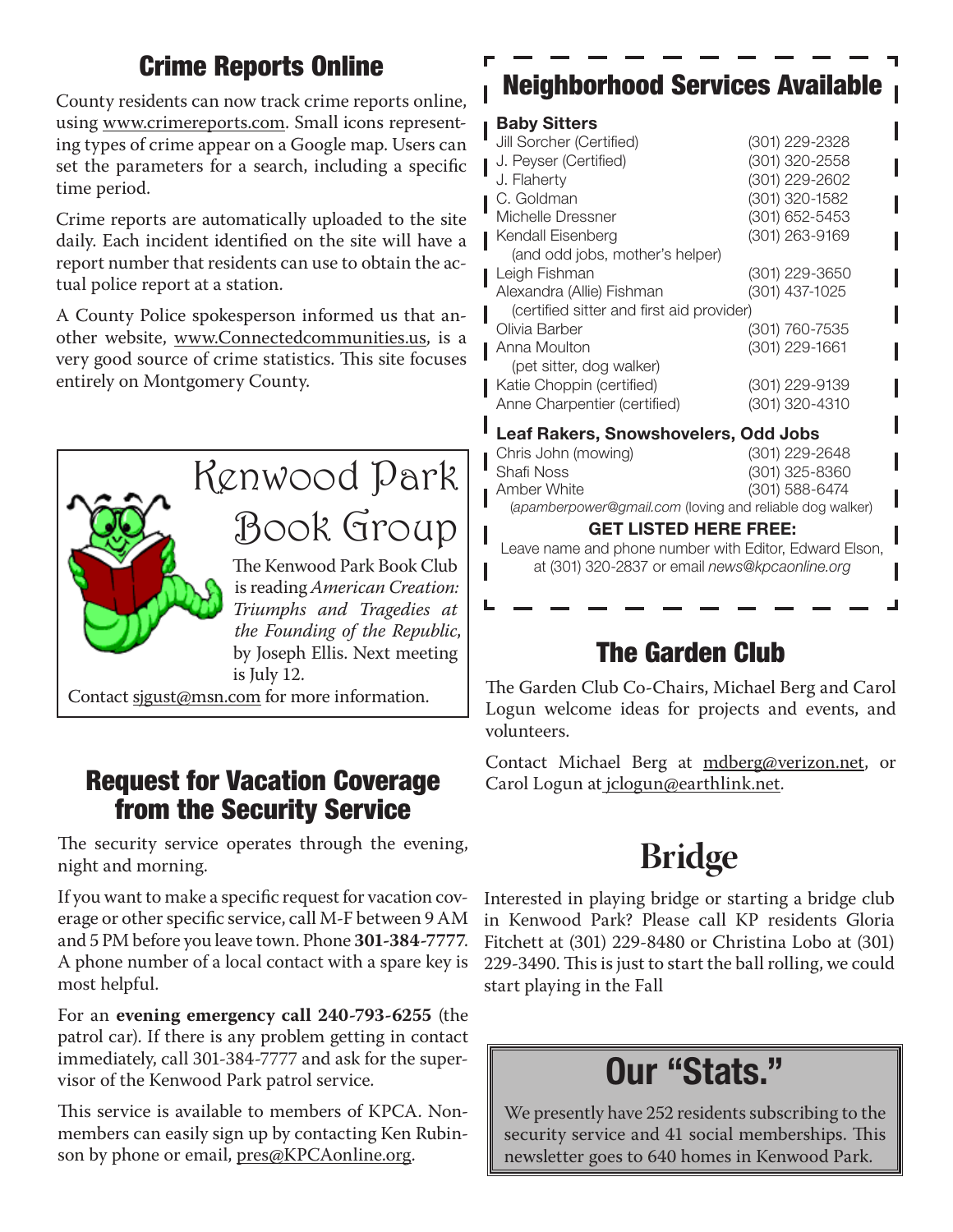# **Real Estate Advice Real Estate Licensure and Professionalism**

The National Association of Realtors was founded in 1908 as the National Association of Real Estate Exchanges, the founding group being located in Chicago, IL. In 1916, the National Association of Real Estate Exchanges changed its name to The National Association of Real Estate Boards. The current name was adopted in 1974.

NAR's membership is composed of residential and commercial real estate brokers, real estate salespeople, and others engaged in all aspects of the real estate industry, where a state license to practice is required. Members belong to one or more of some 1,600 local Realtor boards or associations. They are pledged to a code of ethics and standards of practice, which includes duties to clients and customers, the public, and other Realtors.

Realtor is a frequently-used word in many countries to describe any person or company involved in the real estate trade, regardless of their NAR status or American residence. However, in the United States, the National Association of Realtors in 1949 and 1950 obtained registrations for the words "Realtor" and "Realtors" as collective trade marks.

The NAR governs the hundreds of local Multiple Listing Services (MLS) which are the information exchanges used across the nation by real estate brokers. (However, there are many MLSs that are independent of NAR, although membership is typically limited to licensed brokers and their agents).

> *Submitted by Kathleen Ryan*  kathleen.ryan@longandfoster.com

### **Robbery Suspect**

*(Continued from Page 1)*

In a concerted effort to capture the suspects, a taskforce was formed with members from 2nd District patrol units, the 2nd District Special Assignment Team, the 2nd District Investigative Section and the Police Community Action Team (PCAT). They worked in conjunction with patrol and investigative units from the Metropolitan Police Department.

On June 1 at approximately 10:40 p.m., the suspect was spotted driving a silver-colored Chevrolet Malibu in the downtown area of Bethesda. The suspect driver eluded police until he entered Prince George's County and wrecked his vehicle in a heavily wooded median in the area of the Baltimore-Washington Parkway and Route 410. The suspect bailed out of the vehicle and was initially able to get away. The suspect's identity was confirmed and a warrant was obtained. The Bethesda Special Assignment Team found him later that morning hiding in the attic of a relative's home in Capitol Heights in Prince George's County.

James Willie Street, age 29, of the 5400 block of Westbard Avenue in Bethesda was charged with unlawful taking of a motor vehicle, unauthorized removal of property, and theft between \$1,000 and \$10,000. He is being held in the Clarksburg Correctional Facility on a \$150,000 bond for this case.

The subsequent and continuing investigation resulted in detectives charging Street with 17 charges related to this string of street robberies. Specifically, Street was charged with three counts of armed robbery, four counts of firstdegree assault, one count of second- degree assault, two counts of theft under \$1,000, one count of theft under \$100, one count of attempt robbery, one count of having a handgun in a vehicle, two counts of the use of a handgun in a violent felony, and two counts of illegal possession of a regulated firearm. Street is also held on a \$750,000 bond for these charges. Additional charges may be forthcoming.

# **Email Notifications**

The KPCA is now sending out neighborhood information by email about four times a year and also if there is a warning needed about safety issues in the neighborhood. These include if a theft occurs, the presence of aggressive solicitations being made house to house, and if a child has been made uncomfortable by interaction with a stranger in the area. However, only such serious problems will be reported. For example, we will not report lost pets in such emails. Since all our neighbors do not have email or are

not registered, we ask that the safety information be relayed by those who do receive the messages to their unconnected neighbors. If you wish to join in and have these messages delivered to you, please enroll on our web site: www.kenwoodparkweb.net and click on "My Community" at the top left. If you prefer typing, use www.kenwoodparkweb.net/association/cahome.cfm To sign up, click on "register" at the top of the column at the left side.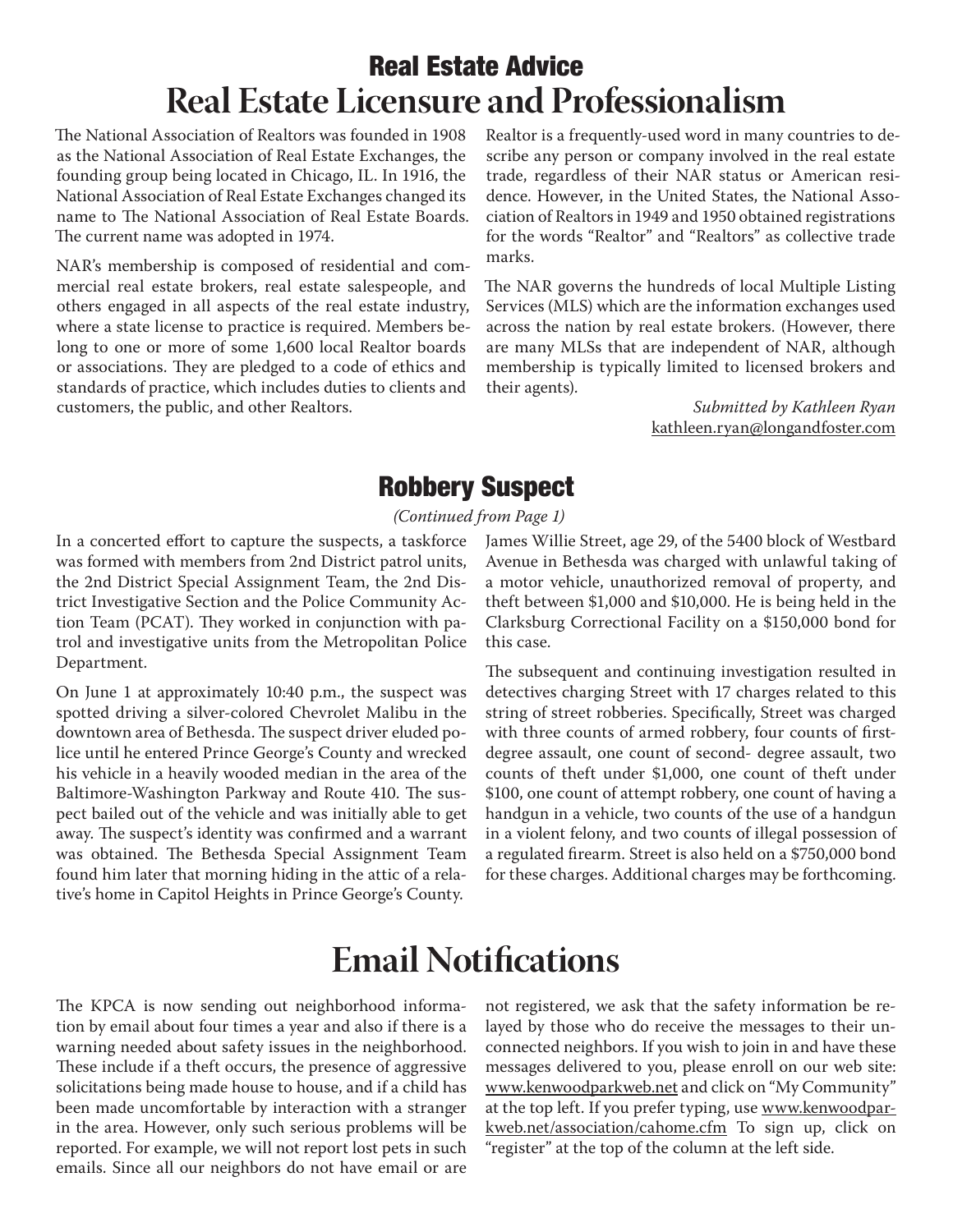# **Kenwood Park Citizens Association**

On behalf of the Kenwood Park community, the KPCA board would like to thank all the members of our community who have joined the KPCA in the past. Please renew your membership today. We urge others, including those who rent their homes, to begin their subscriptions this year. Your memberships fund the potluck dinners, the KPCA Newsletter, the neighborhood beautification activities, our website www.kenwoodparkweb.net, the children's Halloween party, the Garden Club, the Book Club, and liaisons with other citizens' organizations in Montgomery County. The KPCA also is a collective voice for our neighborhood with the county government on issues of concern.

 In addition to the regular membership, we encourage everyone in the community to subscribe to the security patrol. The additional fee is modest in view of the benefits to our whole neighborhood. If more neighbors participate than in the past, we could have daytime service. Because of last year's response, we have been able to hold the fee the same for the third year.

- Our security patrol is present every night throughout the year and can respond more quickly than the county police since the patrol car is within a few blocks of your home.
- $\blacklozenge$  Upon advance notification of a vacation, the security officer will check a subscriber's home multiple times a night and will keep alternative phone numbers to contact you or a neighbor if necessary. They will place newspapers and packages out of view.
- $\blacklozenge$  If you have an alarm system, the alarm company can call the patrol if the alarm goes off and there is no response at the residence. The patrol can check the house and call the county police. The secondary responder can be the county police. This will prevent false alarms to the county, which imposes a charge beginning with the 2nd false alarm. Again, this service is for subscribers only.

# **Please renew your membership today (or join for the first time).**<br>  $\blacksquare$   $\blacksquare$   $\blacksquare$   $\blacksquare$   $\blacksquare$   $\blacksquare$   $\blacksquare$   $\blacksquare$   $\blacksquare$   $\blacksquare$   $\blacksquare$   $\blacksquare$   $\blacksquare$   $\blacksquare$   $\blacksquare$   $\blacksquare$   $\blacksquare$   $\blacksquare$   $\blacksquare$   $\blacksquare$   $\blacksquare$   $\blacksquare$

*This is our current information. Please make any corrections for our records and the new phonebook.* 

#### **July 1, 2010, to June 30, 2011**

 $\square$  Security patrol and KPCA membership together: \$282.

 $\Box$  KPCA membership only: \$75.

 $\mathbf{m}$  and  $\mathbf{r}$ 

| Last Name                                                                      | <b>Anillo</b>                                                                          | First Name | Hortensia        | Title ________ |  |  |  |
|--------------------------------------------------------------------------------|----------------------------------------------------------------------------------------|------------|------------------|----------------|--|--|--|
|                                                                                |                                                                                        |            |                  |                |  |  |  |
| Street Address                                                                 | 6100 Clearwood Rd                                                                      |            | Home Phone (301) | 229-9195       |  |  |  |
| Please make checks out to: KPCA (or to the Kenwood Park Citizens' Association) |                                                                                        |            |                  |                |  |  |  |
| Please mail to:                                                                | <b>Austin King</b><br><b>KPCA</b> Treasurer<br>6604 Millwood Rd.<br>Bethesda, MD 20817 |            |                  |                |  |  |  |
| Questions?: pres@kpcaonline.org                                                |                                                                                        |            |                  |                |  |  |  |